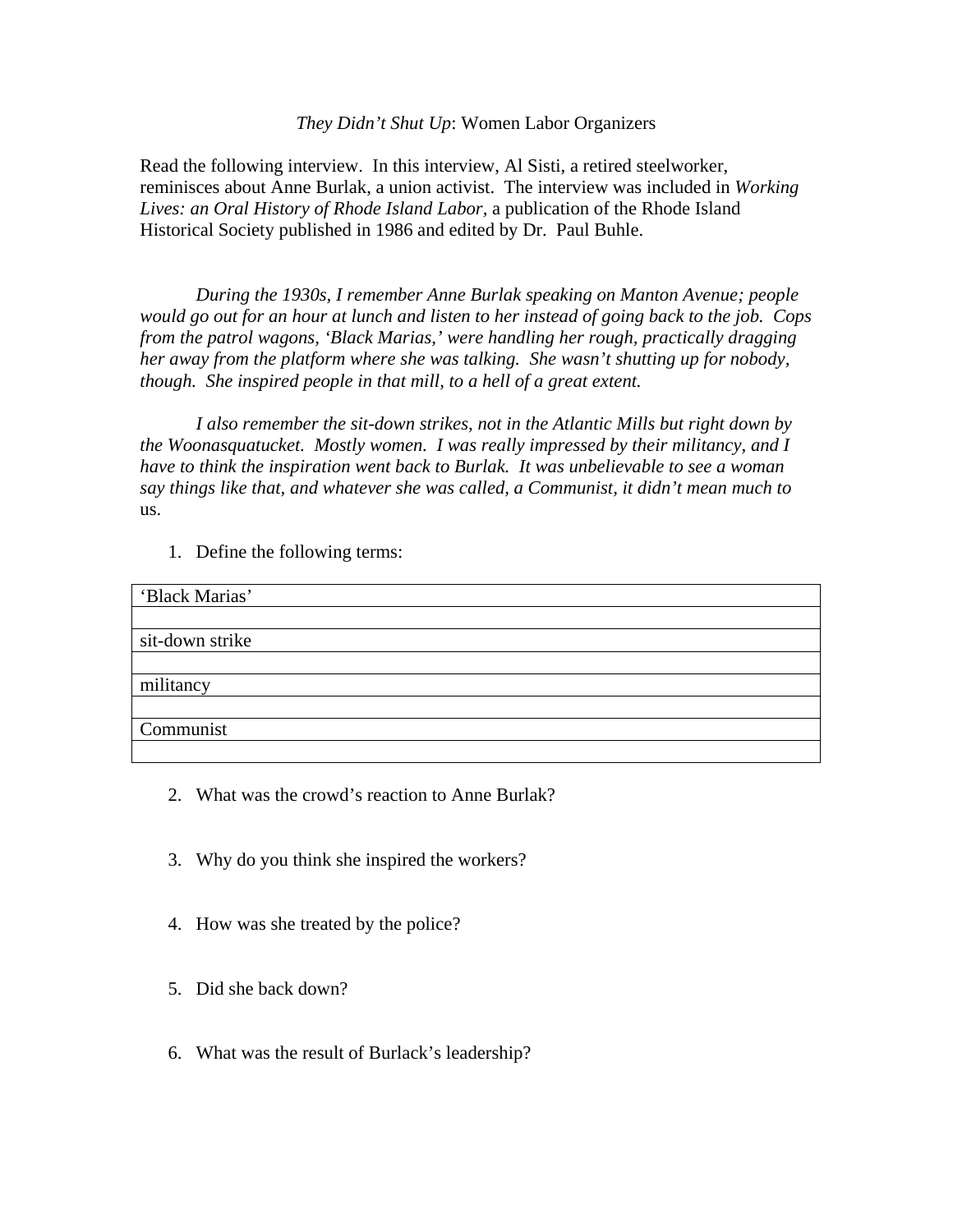Anne Burlak speaks to a crowd of workers, circa 1931-32.



Photo courtesy of the Scott Molloy collection.

# Extension Activity I

Write a news article (1-2 paragraphs) on Anne Burlak that could be used with the picture in a newspaper or blog. You will need to do a little more research but be sure to include information from the interview and from the photo analysis worksheet.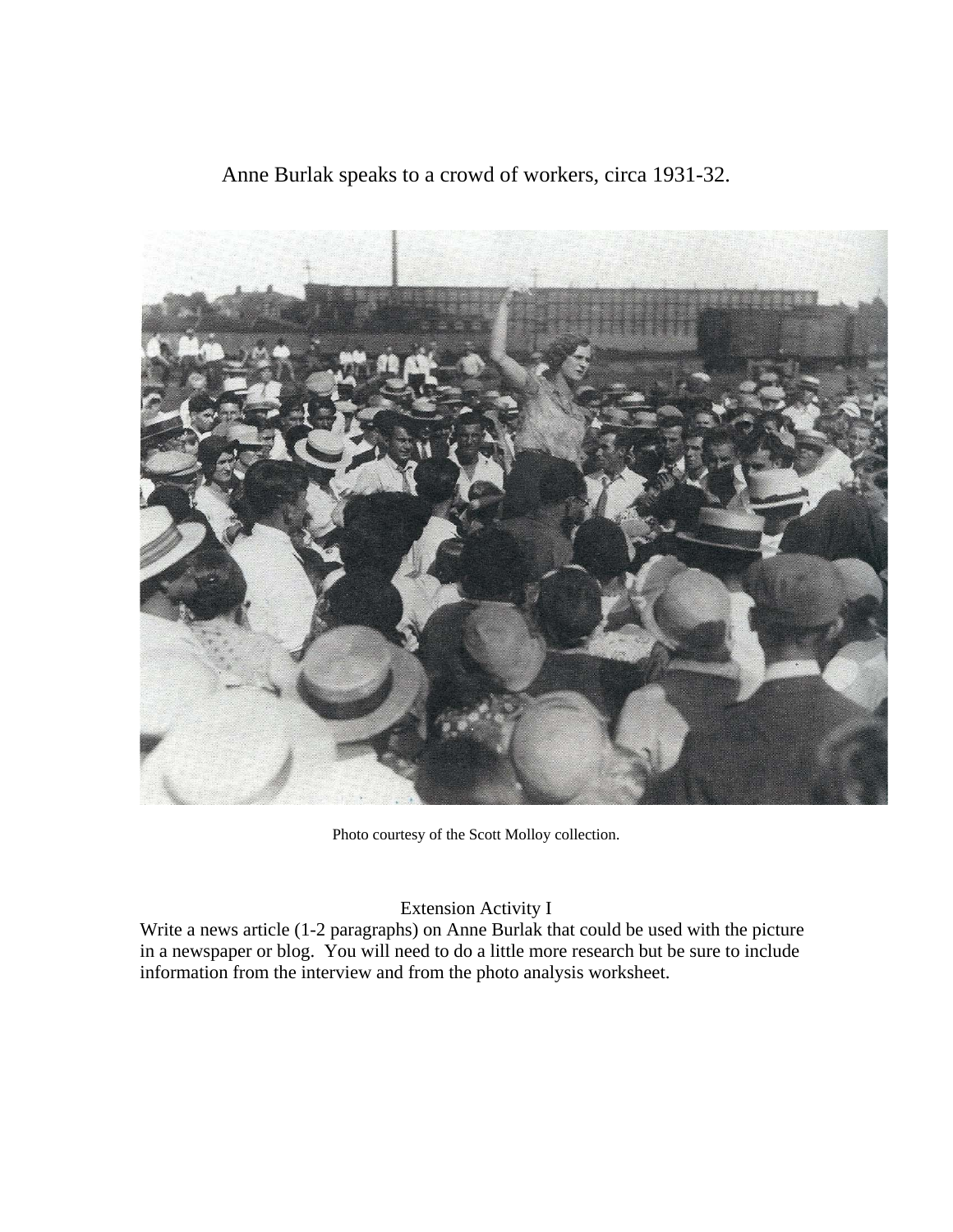#### **Analyzing Photographs Student Worksheet**

*From the National Archives and Records Administration, http://www.nara.gov/*

#### **Step 1. Observation**

A. Study the photograph for 2 minutes. Form an overall impression of the photograph and then examine individual items. Next, divide the photo into quadrants and study each section to see what new details become visible.

B. Use the chart below to list people, objects, and activities in the photograph.

| People | <b>Objects</b> | <b>Activities</b> |
|--------|----------------|-------------------|
|        |                |                   |
|        |                |                   |
|        |                |                   |
|        |                |                   |
|        |                |                   |
|        |                |                   |

#### **Step 2. Inference**

Based on what you have observed above, list three things you might infer from this photograph.

 $\_$  ,  $\_$  ,  $\_$  ,  $\_$  ,  $\_$  ,  $\_$  ,  $\_$  ,  $\_$  ,  $\_$  ,  $\_$  ,  $\_$  ,  $\_$  ,  $\_$  ,  $\_$  ,  $\_$  ,  $\_$  ,  $\_$  ,  $\_$  ,  $\_$  ,  $\_$ 

 $\_$  ,  $\_$  ,  $\_$  ,  $\_$  ,  $\_$  ,  $\_$  ,  $\_$  ,  $\_$  ,  $\_$  ,  $\_$  ,  $\_$  ,  $\_$  ,  $\_$  ,  $\_$  ,  $\_$  ,  $\_$  ,  $\_$  ,  $\_$  ,  $\_$  ,  $\_$ 

 $\_$  ,  $\_$  ,  $\_$  ,  $\_$  ,  $\_$  ,  $\_$  ,  $\_$  ,  $\_$  ,  $\_$  ,  $\_$  ,  $\_$  ,  $\_$  ,  $\_$  ,  $\_$  ,  $\_$  ,  $\_$  ,  $\_$  ,  $\_$  ,  $\_$  ,  $\_$ 

 $\overline{\phantom{a}}$  , and the contribution of the contribution of the contribution of the contribution of the contribution of the contribution of the contribution of the contribution of the contribution of the contribution of the

 $\overline{\phantom{a}}$  , and the contribution of the contribution of the contribution of the contribution of the contribution of the contribution of the contribution of the contribution of the contribution of the contribution of the

 $\overline{\phantom{a}}$  , and the contribution of the contribution of the contribution of the contribution of the contribution of the contribution of the contribution of the contribution of the contribution of the contribution of the

 $\overline{\phantom{a}}$  , and the contribution of the contribution of the contribution of the contribution of the contribution of the contribution of the contribution of the contribution of the contribution of the contribution of the

\_\_\_\_\_\_\_\_\_\_\_\_\_\_\_\_\_\_\_\_\_\_\_\_\_\_\_\_\_\_\_\_\_\_\_\_\_\_\_\_\_\_\_\_\_\_\_\_\_\_\_\_\_\_\_\_\_\_\_\_\_\_\_\_\_

## **Step 3. Questions**

A. What questions does this photograph raise in your mind?

B. Where could you find answers to them?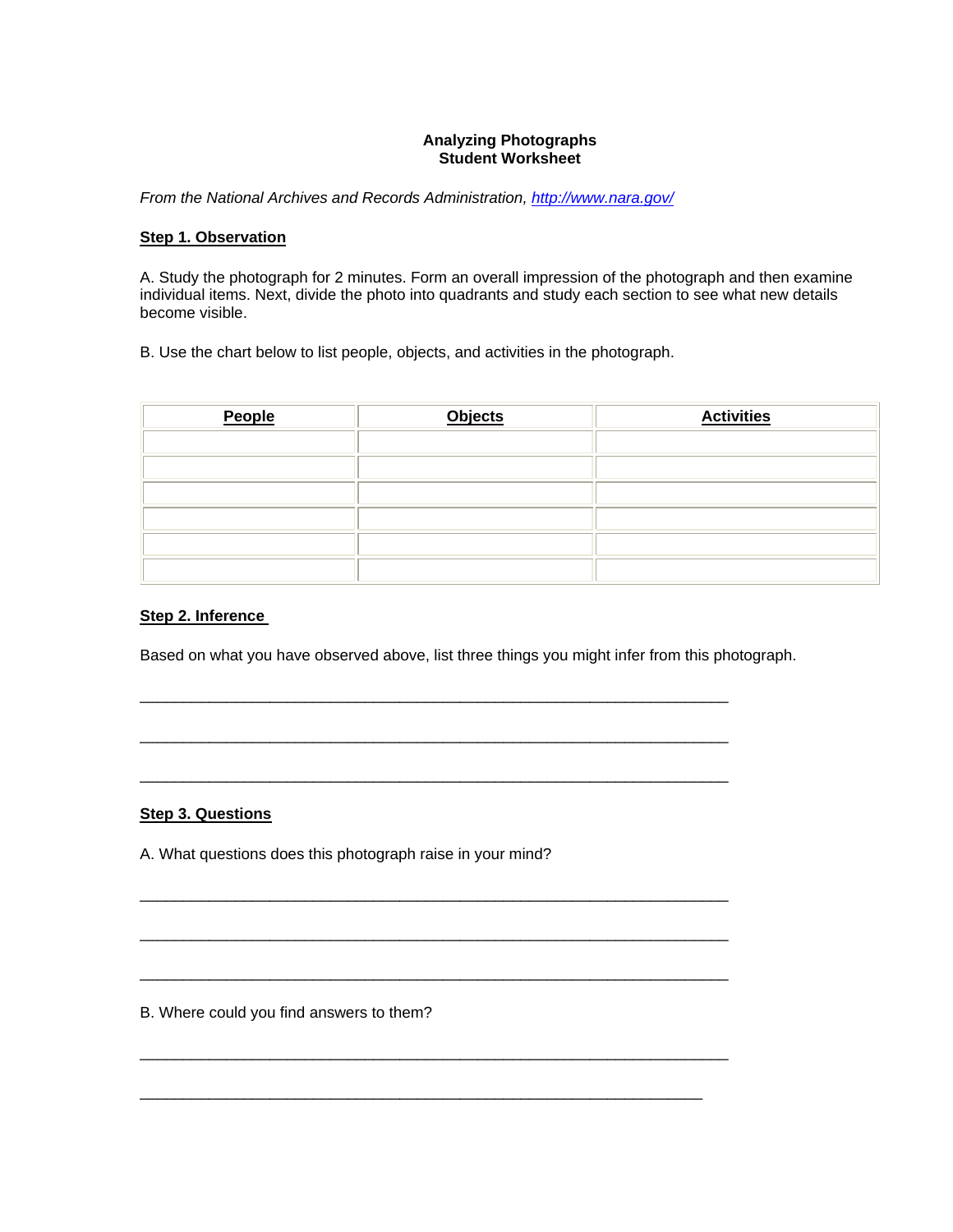### Extension Activity II

This is a list of women who were active in the labor movement. They represent different time periods through American labor history. Some of the women may also be known for other achievements. Research one of the women and write a tribute (1-2 paragraphs) that would be read at a banquet honoring their work as labor activists.

Jane Addams Mary Anderson Leonora Bagley Sarah Bagley Leonora Marie Barry Mary McLeod Bethune Jennie Curtis Dorothy Day Jessie De La Cruz Emma Goldman Elizabeth Gurley Flynn Margaret Haley Dolores Huerta Mary Harris Jones (Mother Jones) Mary Morton Kehew Florence Kelly Mary McDowell Lucy Randolph Mason Kate Mullaney Agnes Nester Pauline Newman Mary Kenney O'Sullivan Lucy Parsons Francis Perkins Rose Pesotta Margaret Dreier Robins Rose Schneiderman Fannie Sellins Alzina Stevens Lizzie Swank Lillian Wald Victoria Woodhull Levenia Wright